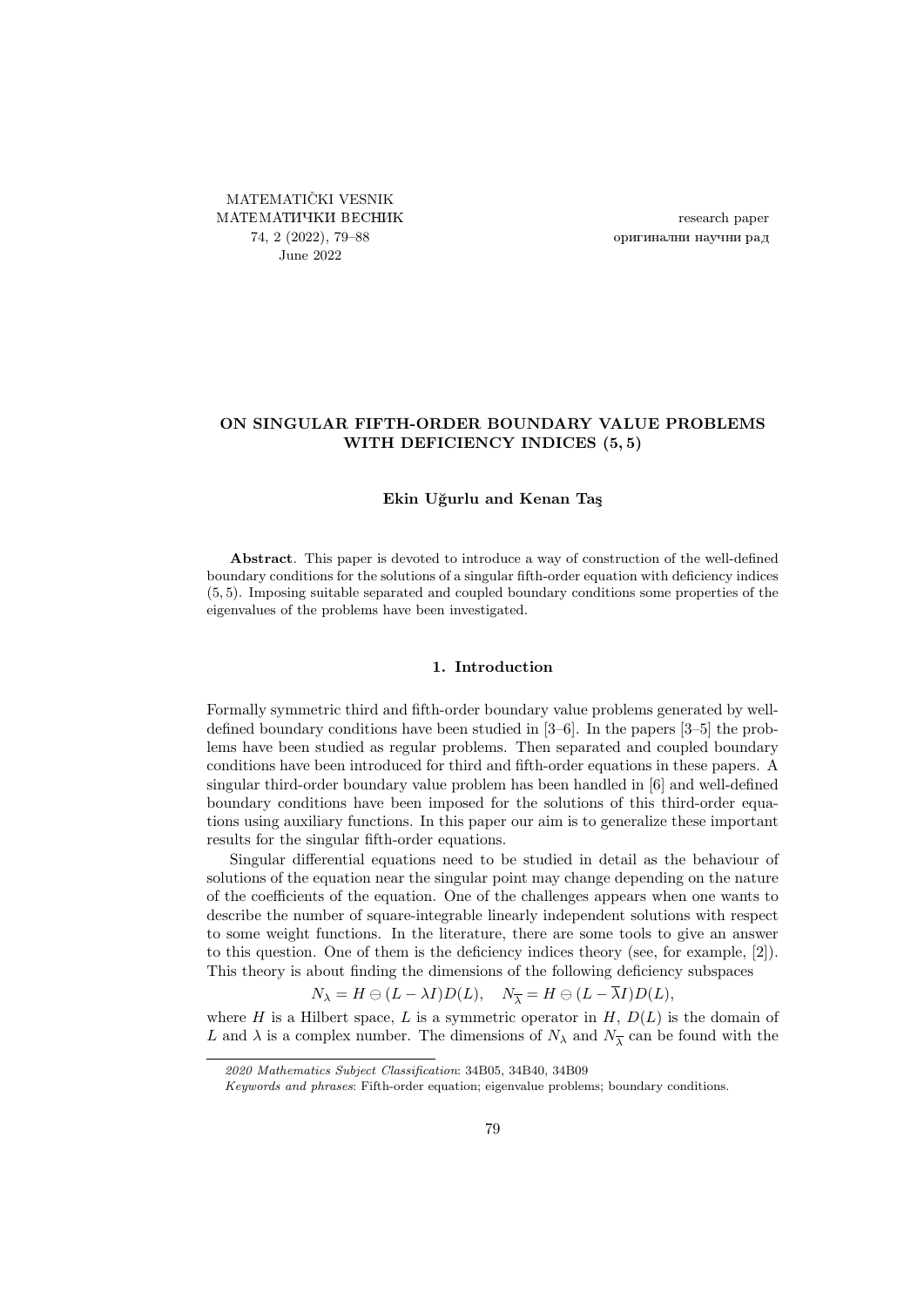aid of the solutions of  $L^*y = \overline{\lambda}y$  and  $L^*y = \lambda y$ , respectively. The deficiency indices  $(m, n)$  of L are defined by  $m = \dim N_i$  and  $n = \dim N_{-i}$ .

In this paper we deal with singular fifth-order boundary value problems related with some separated and coupled boundary conditions and we introduce some results of these problems. This work will be the first work on singular fifth-order boundary value problems.

### <span id="page-1-0"></span>2. Basic results

The fifth-order equation will be considered on the interval  $[a, b)$  as follows

$$
i\left(q_0\left(q_0f''\right)'\right)'' + \left(p_0f''\right)'' + i\left[(q_2f)' + q_2f' - (q_1f')'' - (q_1f'')'\right] - (p_1f')' + p_2f = \lambda wf.
$$
 (1)  
\nAll the coefficients  $q_r$ ,  $p_s$ ,  $w$ ,  $r = 0, 1, 2$ ,  $s = 0, 1$ , are assumed to be real-valued  
\nfunctions such that  $q_0^{-1}$ ,  $p_1$ ,  $p_2$ ,  $q_2$ ,  $q_1/q_0$ ,  $p_0/q_0^2$  are integrable and the quasi-derivative  
\n $f^{[k]}$  [1] of  $f$  is absolutely continuous on each compact interval  $[c, d] \subset [a, b)$ , where  
\n $-\infty < a \leq c < d < b \leq \infty$ ,  $k = 0, \ldots, 4$  and

$$
f^{[0]} = f,
$$
  
\n
$$
f^{[1]} = f', \qquad f^{[3]} = iq_0(q_0 f'')' + p_0 f'' - iq_1 f',
$$
  
\n
$$
f^{[2]} = -\frac{1+i}{\sqrt{2}} q_0 f'', \quad f^{[4]} = -(iq_0(q_0 f'')' + p_0 f'' - iq_1 f')' + iq_1 f'' + p_1 f' - iq_2 f.
$$

Moreover, we assume that  $q_0 \neq 0$ ,  $w > 0$  on [a, b) and the only singularity for the equation  $(1)$  occurs at b.

We consider the Hilbert space  $L^2$  as the standard Lebesgue space equipped with the inner product

<span id="page-1-2"></span><span id="page-1-1"></span>
$$
(f,g) = \int_a^b f \overline{g} w \, dx.
$$

To impose the well-defined boundary conditions for the solutions of [\(1\)](#page-1-0) we shall consider the subspace D of  $L^2$  covering the functions  $f \in L^2$  with  $\tau(f) \in L^2$ , where

$$
\tau(f) = \frac{1}{w} \left\{ i \left( q_0 \left( q_0 f'' \right)' \right)'' + (p_0 f'')'' + i \left[ \left( q_2 f \right)' + q_2 f' - \left( q_1 f' \right)'' - \left( q_1 f'' \right)' \right] - (p_1 f')' + p_2 f \right\} \right\}.
$$

We define the maximal operator T on D as follows  $Tf = \tau(f)$ , where  $f \in D$ .

The Lagrange's formula can now be introduced as the following

$$
(Tf, g) - (f, Tg) = [f; g],
$$
  
(2)  

$$
[f, \overline{g}](a), [\cdot, \cdot](x) : D \times D \to \mathbb{C} \text{ and}
$$

where 
$$
[f; g] = [f, \overline{g}](b) - [f, \overline{g}](a), [\cdot, \cdot](x) : D \times D \to \mathbb{C}
$$
 and  
\n
$$
[f, \overline{g}](x) := [f, \overline{g}] = f\overline{g}^{[4]} - f^{[4]}\overline{g} + f^{[1]}\overline{g}^{[3]} - f^{[3]}\overline{g}^{[1]} + i f^{[2]}\overline{g}^{[2]}.
$$
\n(3)

The minimal operator  $T_0$  is defined as the restriction of T to the subspace  $D_0 \subset D$ that consists of all  $f \in D$  satisfying  $f^{[r]}(a) = [f, \overline{g}](b) = 0$ , where  $r = 0, \ldots, 4$  and  $g \in D$ . Operator  $T_0$  is a symmetric, densely defined, closed in  $L^2$  and  $T_0^* = T$  [\[1\]](#page-9-5).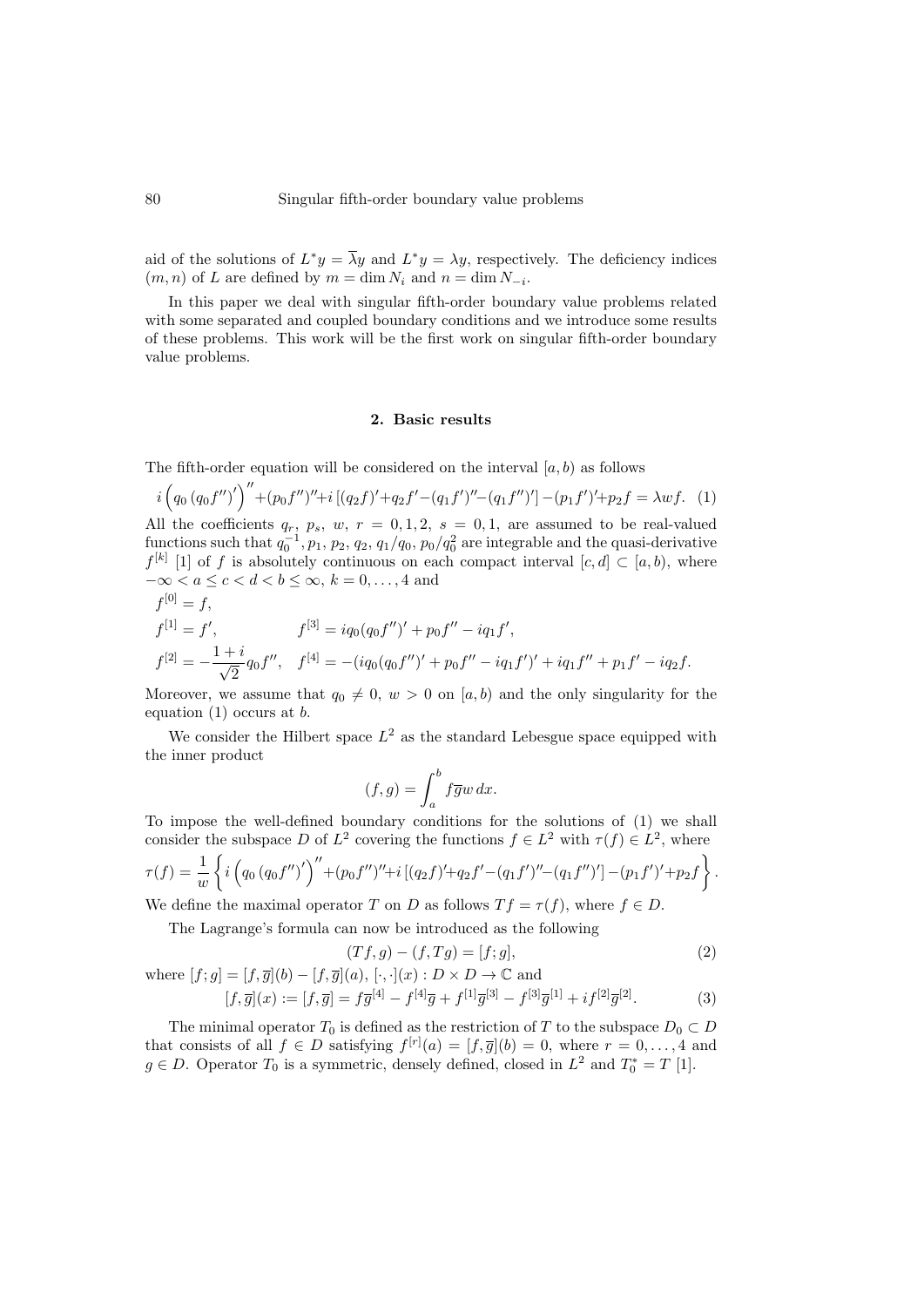E. Uğurlu, K. Taş 81

Constructing the vector  $F$  by the rule

$$
F = \begin{bmatrix} f & f^{[1]} & f^{[2]} & f^{[3]} & f^{[4]} \end{bmatrix}^T, \tag{4}
$$

we can introduce another representation of [\(3\)](#page-1-1) as follows

<span id="page-2-1"></span><span id="page-2-0"></span>
$$
[f,g] = G^* J F,\tag{5}
$$

where  $G$  is constructed by  $g$  and the rule  $(4)$ ,

$$
J = \begin{bmatrix} 0 & 0 & 0 & 0 & -1 \\ 0 & 0 & 0 & -1 & 0 \\ 0 & 0 & i & 0 & 0 \\ 0 & 1 & 0 & 0 & 0 \\ 1 & 0 & 0 & 0 & 0 \end{bmatrix},
$$

where  $i$  denotes the  $2 \times 2$  identity matrix.

Other representations of [\(3\)](#page-1-1) can also be introduced as follows

<span id="page-2-2"></span>
$$
[f, g] = \hat{G}^* E \hat{F} + i f^{[2]} \overline{g}^{[2]}, \tag{6}
$$

where  $\qquad \qquad \widehat{F}$ 

$$
E = \begin{bmatrix} f \\ f^{[1]} \\ f^{[3]} \\ f^{[4]} \end{bmatrix}, \quad \widehat{G} = \begin{bmatrix} g \\ g^{[1]} \\ g^{[3]} \\ g^{[4]} \end{bmatrix}, \quad E = \begin{bmatrix} 0 & 0 & 0 & -1 \\ 0 & 0 & -1 & 0 \\ 0 & 1 & 0 & 0 \\ 1 & 0 & 0 & 0 \end{bmatrix},
$$

$$
= \begin{bmatrix} \overline{g} & \overline{g}^{[4]} \end{bmatrix} E_0 \begin{bmatrix} f \\ f^{[4]} \end{bmatrix} + \begin{bmatrix} \overline{g}^{[1]} & \overline{g}^{[3]} \end{bmatrix} E_0 \begin{bmatrix} f^{[1]} \\ f^{[3]} \end{bmatrix} + i f^{[2]} \overline{g}^{[2]}, \tag{7}
$$

and

$$
[f,\overline{g}] = \begin{bmatrix} \overline{g} & \overline{g}^{[4]} \end{bmatrix} E_0 \begin{bmatrix} f_{[4]} \\ f^{[4]} \end{bmatrix} + \begin{bmatrix} \overline{g}^{[1]} & \overline{g}^{[3]} \end{bmatrix} E_0 \begin{bmatrix} f_{[3]} \\ f^{[3]} \end{bmatrix} + i f^{[2]}\overline{g}^{[2]},
$$

$$
E_0 = \begin{bmatrix} 0 & -1 \\ 1 & 0 \end{bmatrix}.
$$

where

Using these representations [\(5\)](#page-2-1)-[\(7\)](#page-2-2) we will share coupled boundary conditions for the solutions of [\(1\)](#page-1-0).

<span id="page-2-4"></span>LEMMA 2.1. The equation [\(1\)](#page-1-0) has one and only one solution  $f(x, \lambda)$  satisfying the initial conditions  $f^{[k]}(\xi,\lambda) = \zeta_k$ , where  $k = 0,\ldots,4$ ,  $\xi \in [a,b)$ ,  $\zeta_k \in \mathbb{C}$ . Moreover,  $f(\cdot, \lambda)$  is an entire function of  $\lambda$ .

Proof. The equation [\(1\)](#page-1-0) has the following representation F

<span id="page-2-3"></span>
$$
^{\prime} = \left[ \lambda M + N \right] F, \quad x \in [a, b), \tag{8}
$$

where F is the vector generated by f and [\(4\)](#page-2-0), M and N are  $5 \times 5$  matrices such that

$$
M = \begin{bmatrix} 0 & 0 & 0 & 0 & 0 \\ 0 & 0 & 0 & 0 & 0 \\ 0 & 0 & 0 & 0 & 0 \\ 0 & 0 & 0 & 0 & 0 \\ -w & 0 & 0 & 0 & 0 \end{bmatrix}, \quad N = \begin{bmatrix} 0 & 1 & 0 & 0 & 0 \\ 0 & 0 & -\frac{1+i}{\sqrt{2}}\frac{q_1}{q_0} & 0 & 0 \\ 0 & -\frac{1+i}{\sqrt{2}}\frac{q_1}{q_0} & i\frac{p_0}{q_0^2} & -\frac{1-i}{\sqrt{2}q_0} & 0 \\ -iq_2 & p_1 & -\frac{1+i}{\sqrt{2}}\frac{q_1}{q_0} & 0 & -1 \\ p_2 & iq_2 & 0 & 0 & 0 \end{bmatrix}.
$$

Since the elements of N and M are locally integrable on  $[a, b)$ , [\(8\)](#page-2-3) completes the proof.  $\Box$ 

Now the direct calculation gives the following.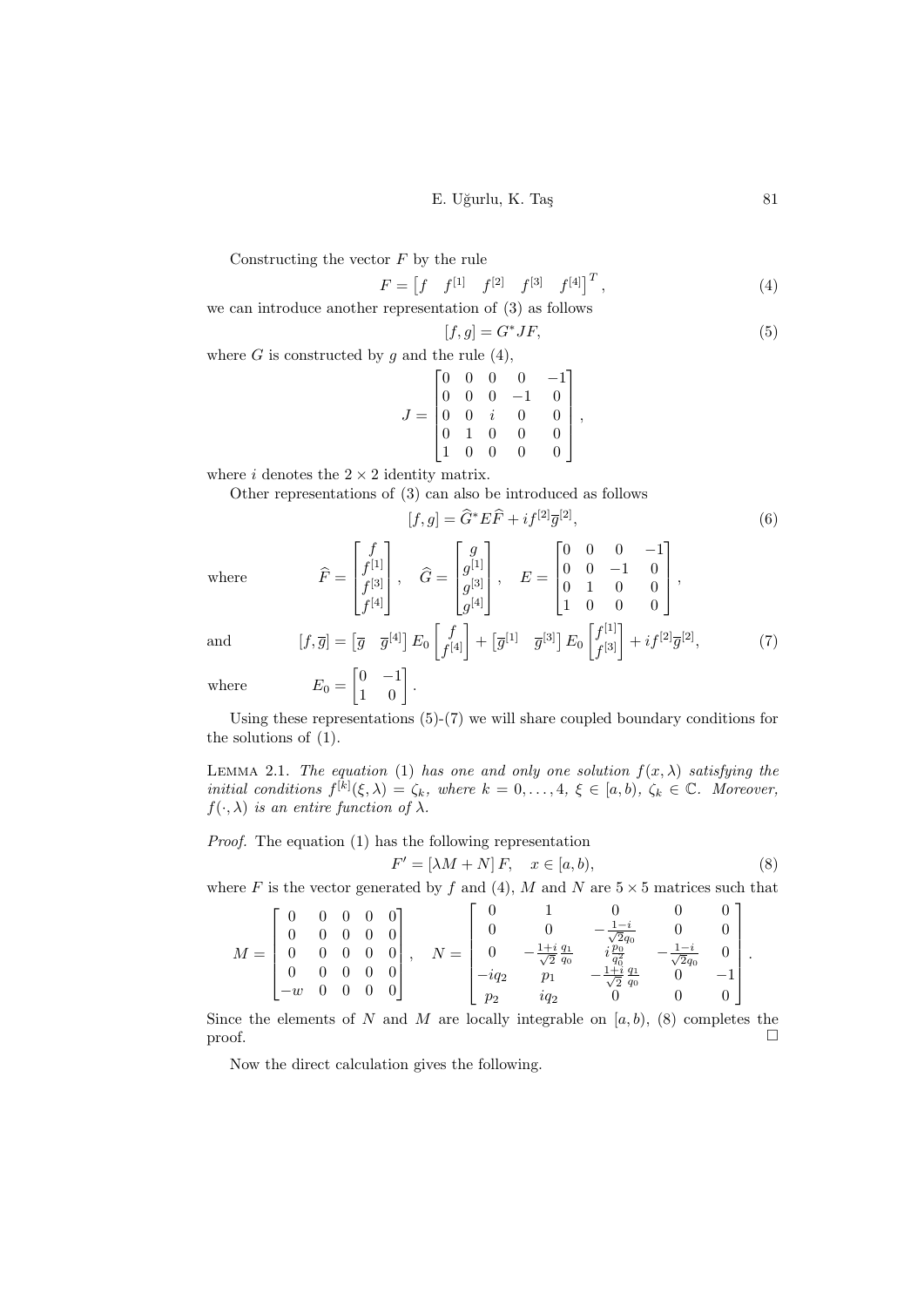<span id="page-3-3"></span>LEMMA 2.2.  $N^*J + JN = 0$ .

We denote by  $W\{f_1,\ldots,f_5\}$  the Wronskian of  $f_1,\ldots,f_5$  defined as

$$
W\left\{f_1,\ldots,f_5\right\} := \det \begin{bmatrix} f_1 & f_2 & f_3 & f_4 & f_5 \\ f_1^{[1]} & f_2^{[1]} & f_3^{[1]} & f_4^{[1]} & f_5^{[1]} \\ f_1^{[2]} & f_2^{[2]} & f_3^{[2]} & f_4^{[2]} & f_5^{[2]} \\ f_1^{[3]} & f_2^{[3]} & f_3^{[3]} & f_4^{[3]} & f_5^{[3]} \\ f_1^{[4]} & f_2^{[4]} & f_3^{[4]} & f_4^{[4]} & f_5^{[4]} \end{bmatrix}.
$$

This definition implies that the set of solutions  $\{f_1, \ldots, f_5\}$  of [\(1\)](#page-1-0) is linearly dependent provided that  $W\{f_1, \ldots, f_5\}(x_0) = 0, x_0 \in [a, b)$  and  $W\{f_1, \ldots, f_5\} \equiv 0$  on  $[a, b)$ provided that  $\{f_1, \ldots, f_5\}$  is linearly dependent (see [\[2,](#page-9-4) pp. 57-58]).

#### 3. Boundary values at the singular point

In this section we will construct well-defined boundary values at the singular point. However, for this purpose, we need to know the deficiency indices of  $T_0$ .

It is known [\[7\]](#page-9-6) that for Im  $\lambda > 0$  the deficiency index m of  $T_0$  may get the values  $m = 2, 3, 4, 5$  and for Im  $\lambda < 0$  the deficiency index n of  $T_0$  may get the values  $n = 3, 4, 5$ . We consider the case  $(m, n) = (5, 5)$  in this work.

We consider the solutions  $z_1(x), \ldots, z_5(x)$  of

<span id="page-3-2"></span><span id="page-3-1"></span><span id="page-3-0"></span>
$$
\tau(f) = 0, \quad x \in [a, b)
$$
\n<sup>(9)</sup>

satisfying the initial conditions  $z_k^{[s-1]}$  $\delta_k^{[s-1]}(a) = \delta_{ks}$ , where  $1 \leq k, s \leq 5$  and  $\delta_{ks}$  is the Kronecker delta symbol.

Let us denote by  $Z_1, \ldots, Z_5$  (5 × 1 vectors) generated by  $z_1, \ldots, z_5$ , respectively, by the rule [\(4\)](#page-2-0). Since  $W\{z_1,\ldots,z_5\}(a) = \det\{Z_1(a),\ldots,Z_5(a)\} = 1$ , the set of solutions  $\{z_1, \ldots, z_5\}$  is a linearly independent set. Using [\(9\)](#page-3-0) and [\(2\)](#page-1-2) we have the following equations

$$
[z_1, \overline{z}_2] = 0, \t [z_1, \overline{z}_3] = 0, \t [z_1, \overline{z}_4] = 0, \t [z_1, \overline{z}_5] = 1,
$$
  
\n
$$
[z_2, \overline{z}_3] = 0, \t [z_2, \overline{z}_4] = 1, \t [z_2, \overline{z}_5] = 0,
$$
  
\n
$$
[z_3, \overline{z}_4] = 0, \t [z_3, \overline{z}_5] = 0,
$$
  
\n
$$
[z_4, \overline{z}_5] = 0,
$$
  
\n
$$
[z_4, \overline{z}_1] = 0, \t [z_4, \overline{z}_2] = 0, \t [z_4, \overline{z}_3] = 0, \t [z_4, \overline{z}_4] = 0, \t [z_4, \overline{z}_5] = 0,
$$
  
\n
$$
[z_4, \overline{z}_5] = 0,
$$
  
\n
$$
[z_4, \overline{z}_5] = 0, \t [z_4, \overline{z}_6] = 0, \t [z_4, \overline{z}_7] = 0, \t [z_4, \overline{z}_8] = 0,
$$
  
\n
$$
[z_4, \overline{z}_9] = 0, \t [z_5, \overline{z}_1] = 0, \t [z_6, \overline{z}_2] = 0, \t [z_6, \overline{z}_3] = 0, \t [z_6, \overline{z}_3] = 0, \t [z_6, \overline{z}_4] = 0, \t [z_6, \overline{z}_5] = 0,
$$
  
\n
$$
[z_6, \overline{z}_1] = 0, \t [z_6, \overline{z}_2] = 0, \t [z_6, \overline{z}_3] = 0, \t [z_6, \overline{z}_4] = 0, \t [z_6, \overline{z}_5] = 0, \t [z_6, \overline{z}_6] = 0, \t [z_6, \overline{z}_7] = 0, \t [z_6, \overline{z}_8] = 0, \t [z_6, \overline{z}_9] = 0, \t [z_
$$

and  $[z_1, \overline{z}_1] = 0$ ,  $[z_2, \overline{z}_2] = 0$ ,  $[z_3, \overline{z}_3] = i$ ,  $[z_4, \overline{z}_4] = 0$ ,  $[z_5, \overline{z}_5] = 0$ , (11) Now we shall define the following  $5 \times 5$  matrix  $Z = \begin{bmatrix} Z_1 & Z_2 & Z_3 & Z_4 & Z_5 \end{bmatrix}$ ,  $x \in [a, b)$ . Using [\(10\)](#page-3-1) and [\(11\)](#page-3-2) we obtain that for  $x \in [a, b)$ 

$$
Z^*JZ = \begin{bmatrix} [z_1, \overline{z}_1] & [z_2, \overline{z}_1] & [z_3, \overline{z}_1] & [z_4, \overline{z}_1] & [z_5, \overline{z}_1] \\ [z_1, \overline{z}_2] & [z_2, \overline{z}_2] & [z_3, \overline{z}_2] & [z_4, \overline{z}_2] & [z_5, \overline{z}_2] \\ [z_1, \overline{z}_3] & [z_2, \overline{z}_3] & [z_3, \overline{z}_3] & [z_4, \overline{z}_3] & [z_5, \overline{z}_3] \\ [z_1, \overline{z}_4] & [z_2, \overline{z}_4] & [z_3, \overline{z}_4] & [z_4, \overline{z}_4] & [z_5, \overline{z}_4] \\ [z_1, \overline{z}_5] & [z_2, \overline{z}_5] & [z_3, \overline{z}_5] & [z_4, \overline{z}_5] & [z_5, \overline{z}_5] \end{bmatrix} = \begin{bmatrix} 0 & 0 & 0 & 0 & -1 \\ 0 & 0 & 0 & -1 & 0 \\ 0 & 0 & i & 0 & 0 \\ 0 & 1 & 0 & 0 & 0 \\ 0 & 1 & 0 & 0 & 0 \\ 1 & 0 & 0 & 0 & 0 \end{bmatrix} = J.
$$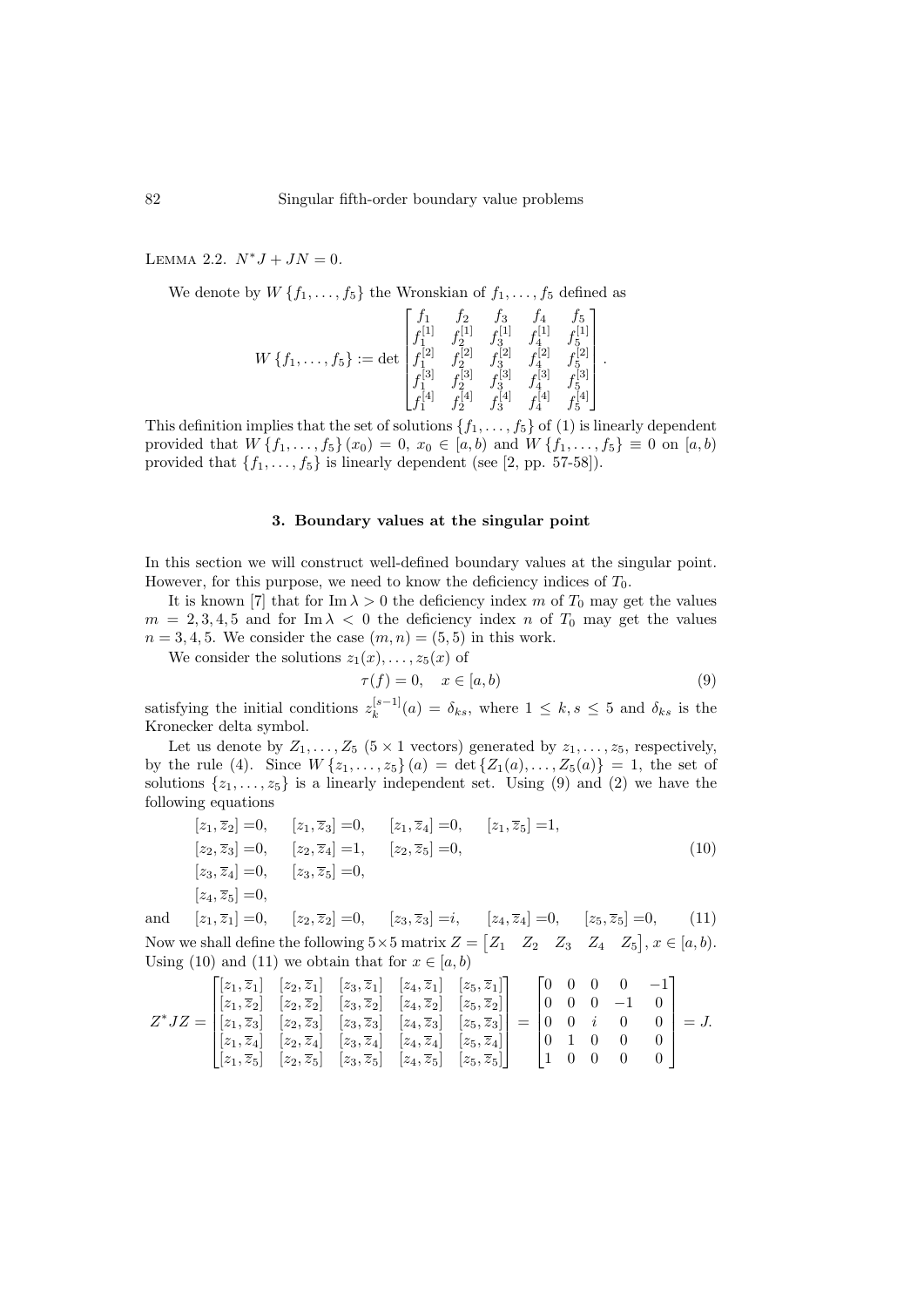## <span id="page-4-4"></span>E. Uğurlu, K. Taş 83

This shows that  $(W\{z_1,\ldots,z_5\})^2 = 1$  for all  $x \in [a,b)$ . Since  $W\{z_1,\ldots,z_5\}(a) = 1$ we have  $W\{z_1,\ldots,z_5\} \equiv 1$  for all  $x \in [a,b)$ .

We set  $\Psi F = Z^{-1}F$ ,  $x \in [a, b)$ , where the  $5 \times 1$  vector F is given by [\(4\)](#page-2-0). Since  $Z\Psi F = F, x \in [a, b),$  we obtain that

<span id="page-4-0"></span>
$$
\Psi F = \begin{bmatrix} W \{f, z_2, z_3, z_4, z_5\} \\ W \{z_1, f, z_3, z_4, z_5\} \\ W \{z_1, z_2, f, z_4, z_5\} \\ W \{z_1, z_2, z_3, f, z_5\} \\ W \{z_1, z_2, z_3, z_4, f\} \end{bmatrix}, \quad x \in [a, b).
$$
\n(12)

On the other hand we obtain that

$$
\begin{bmatrix} [f,\overline{z}_1] & [z_2,\overline{z}_1] & [z_3,\overline{z}_1] & [z_4,\overline{z}_1] & [z_5,\overline{z}_1] \\ [f,\overline{z}_2] & [z_2,\overline{z}_2] & [z_3,\overline{z}_2] & [z_4,\overline{z}_2] & [z_5,\overline{z}_2] \\ [f,\overline{z}_3] & [z_2,\overline{z}_3] & [z_3,\overline{z}_3] & [z_4,\overline{z}_3] & [z_5,\overline{z}_3] \\ [f,\overline{z}_4] & [z_2,\overline{z}_4] & [z_3,\overline{z}_4] & [z_4,\overline{z}_4] & [z_5,\overline{z}_4] \\ [f,\overline{z}_5] & [z_2,\overline{z}_5] & [z_3,\overline{z}_5] & [z_4,\overline{z}_5] & [z_5,\overline{z}_5] \end{bmatrix} = \begin{bmatrix} [f,z_1] & 0 & 0 & 0 & -1 \\ [f,z_1] & 0 & 0 & 0 & 0 \\ [f,z_2] & 0 & 0 & -1 & 0 \\ [f,z_3] & 0 & i & 0 & 0 \\ [f,z_4] & 1 & 0 & 0 & 0 \\ [f,z_5] & 0 & 0 & 0 & 0 \end{bmatrix}.
$$
(13)

Left-hand side of [\(13\)](#page-4-0) can also be considered as follows

$$
\begin{bmatrix}\n\overline{z}_{1} & \overline{z}_{1}^{[1]} & \overline{z}_{1}^{[2]} & \overline{z}_{1}^{[3]} & \overline{z}_{1}^{[4]} \\
\overline{z}_{2} & \overline{z}_{2}^{[1]} & \overline{z}_{2}^{[2]} & \overline{z}_{2}^{[3]} & \overline{z}_{1}^{[4]} \\
\overline{z}_{3} & \overline{z}_{3}^{[1]} & \overline{z}_{3}^{[2]} & \overline{z}_{3}^{[3]} & \overline{z}_{3}^{[4]} \\
\overline{z}_{4} & \overline{z}_{4}^{[1]} & \overline{z}_{4}^{[2]} & \overline{z}_{3}^{[3]} & \overline{z}_{4}^{[4]} \\
\overline{z}_{5} & \overline{z}_{5}^{[1]} & \overline{z}_{5}^{[2]} & \overline{z}_{5}^{[3]} & \overline{z}_{5}^{[4]}\n\end{bmatrix} J \begin{bmatrix}\nf & z_{2} & z_{3} & z_{4} & z_{5} \\
f^{[1]} & z_{2}^{[1]} & z_{1}^{[1]} & z_{1}^{[1]} & z_{1}^{[1]} \\
f^{[2]} & z_{2}^{[2]} & z_{3}^{[2]} & z_{4}^{[2]} & z_{5}^{[2]} \\
f^{[3]} & z_{2}^{[3]} & z_{3}^{[3]} & z_{4}^{[3]} & z_{5}^{[3]} \\
f^{[4]} & z_{2}^{[4]} & z_{3}^{[4]} & z_{4}^{[4]} & z_{5}^{[4]}\n\end{bmatrix} . \tag{14}
$$

Therefore [\(13\)](#page-4-0) and [\(14\)](#page-4-1) imply that the equation

$$
i[f, \overline{z}_5] = iW \{f, z_2, z_3, z_4, z_5\}, \quad x \in [a, b)
$$
 (15)

holds for all  $x \in [a, b)$ . With a similar discussion one obtains for all  $x \in [a, b)$  that

<span id="page-4-3"></span><span id="page-4-2"></span><span id="page-4-1"></span>
$$
i[f, \overline{z}_4] = iW \{z_1, f, z_3, z_4, z_5\},[f, \overline{z}_3] = iW \{z_1, z_2, f, z_4, z_5\},-i[f, \overline{z}_2] = iW \{z_1, z_2, z_3, f, z_5\},-i[f, \overline{z}_1] = iW \{z_1, z_2, z_3, z_4, f\}.
$$
\n(16)

Using the equations  $(15)$  and  $(16)$  in  $(12)$  we get on  $[a, b)$  that

<span id="page-4-6"></span><span id="page-4-5"></span>
$$
\Psi F = \begin{bmatrix} [f, \overline{z}_5] \\ [f, \overline{z}_4] \\ -i[f, \overline{z}_3] \\ -[f, \overline{z}_2] \\ -[f, \overline{z}_1] \end{bmatrix}, \quad x \in [a, b). \tag{17}
$$

Since the following equation holds  $G^*JF = (\Psi G)^*J(\Psi F)$ , we obtain from [\(17\)](#page-4-5) that [\(5\)](#page-2-1) has the following representation

$$
[f, \overline{g}] = [f, \overline{z}_1] \overline{[g, \overline{z}_5]} - [f, \overline{z}_5] \overline{[g, \overline{z}_1]} + [f, \overline{z}_2] \overline{[g, \overline{z}_4]} - [f, \overline{z}_4] \overline{[g, \overline{z}_2]} + i[f, \overline{z}_3] \overline{[g, \overline{z}_3]}.
$$
 (18)  
Now we can construct other representations of (18) as follows

$$
[f, \overline{g}] = (\psi g)^* E (\psi f) + i[f, \overline{z}_3] \overline{[g, \overline{z}_3]},
$$
\n(19)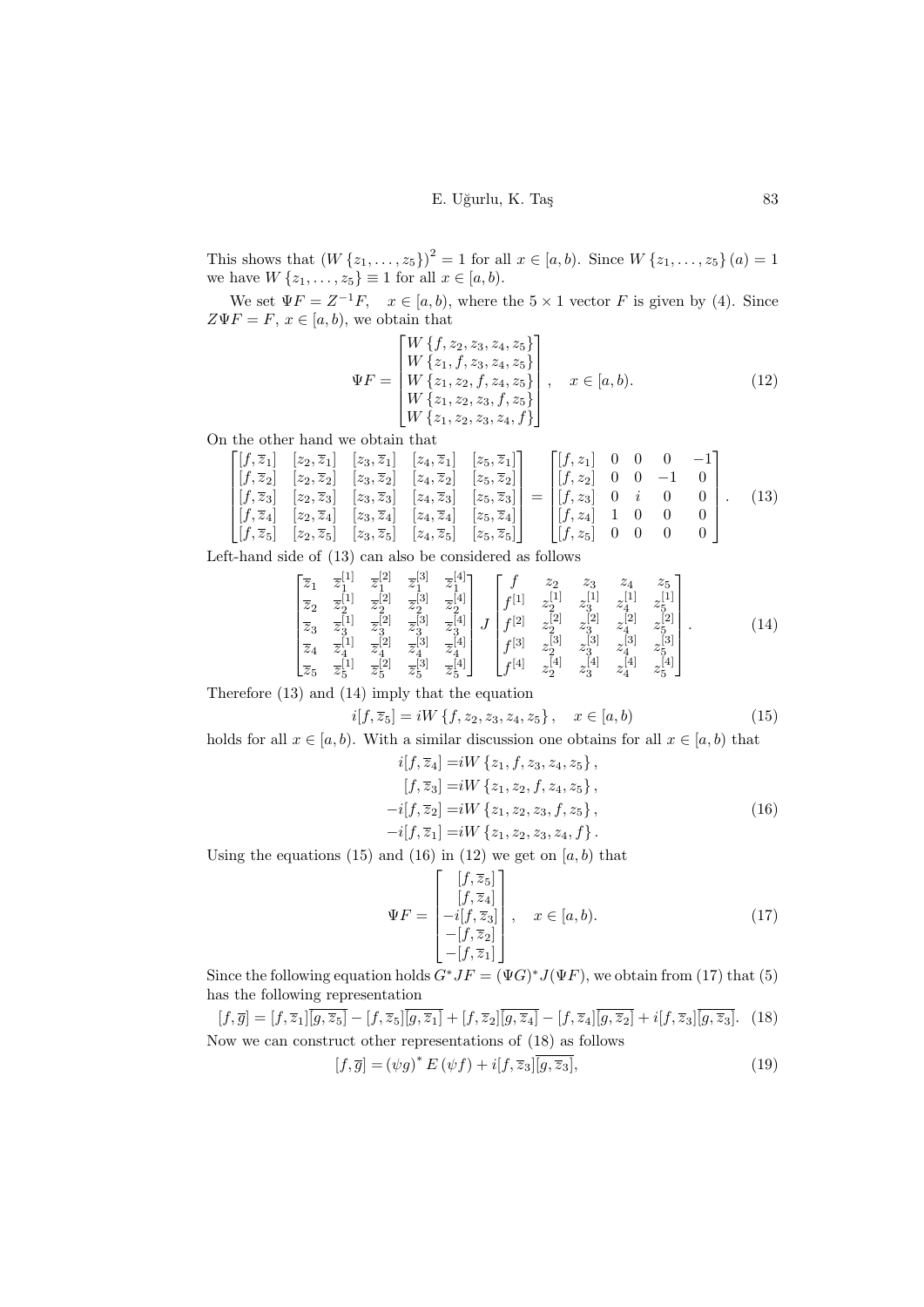where

$$
\psi f = \begin{bmatrix} [f, \overline{z}_1] \\ [f, \overline{z}_2] \\ [f, \overline{z}_4] \\ [f, \overline{z}_5] \end{bmatrix}, \quad \psi g = \begin{bmatrix} [g, \overline{z}_1] \\ [g, \overline{z}_2] \\ [g, \overline{z}_4] \\ [g, \overline{z}_5] \end{bmatrix},
$$

$$
[f, \overline{g}] = [\overline{[g, \overline{z}_1]} \quad \overline{[g, \overline{z}_5]} \quad \overline{[g, \overline{z}_5]} \quad E_0 \begin{bmatrix} [f, \overline{z}_1] \\ [f, \overline{z}_5] \end{bmatrix} + [\overline{[g, \overline{z}_2]} \quad \overline{[g, \overline{z}_4]} \quad E_0 \begin{bmatrix} [f, \overline{z}_2] \\ [f, \overline{z}_2] \end{bmatrix} + i[f, \overline{z}_3] \overline{[g, \overline{z}_3]}.
$$
(20)

and

i.e.

These representations 
$$
(18)-(20)
$$
 will allow us to impose general well-defined boundary conditions for the solutions of the  $(1)$ .

<span id="page-5-6"></span>LEMMA 3.1. The function  $[f(\cdot,\lambda),\overline{z}_k(\cdot)](x)$ ,  $k=1,\ldots,5$ , is an entire function of  $\lambda$ of growth at most 1 at each point  $x \in [a, b]$ .

*Proof.* With the help of the solutions  $f(x, \lambda)$  and  $z_k(x)$  of [\(1\)](#page-1-0) and [\(9\)](#page-3-0), respectively, we shall construct the vectors  $F$  and  $Z_k$  by the rule [\(4\)](#page-2-0). Now consider the representation  $[f(\cdot,\lambda),\overline{z}_k(\cdot)](x) = Z_k^* J F$ . Taking the derivatives of both sides with respect to x we obtain that  $\frac{d}{dx}[f(\cdot,\lambda),\overline{z}_k(\cdot)](x) = Z_k^{*'}JF + Z_k^{*}JF'$ . Since F' and  $Z'_k$  satisfy [\(8\)](#page-2-3) for  $\lambda \in \mathbb{C}$  and  $\lambda = 0$ , respectively, we have  $\frac{d}{dx} [f(\cdot, \lambda), \overline{z}_k(\cdot)] (x) = Z_k^* (N^* J + J N) F +$  $\lambda Z_k^* J M F$ . Using Lemma [2.2](#page-3-3) we obtain that

<span id="page-5-2"></span><span id="page-5-1"></span><span id="page-5-0"></span>
$$
\frac{d}{dx}[f(.,\lambda),\overline{z}_k(.)](x) = \lambda w \overline{z}_k f.
$$
\n(21)

The definition of  $\Psi F$  implies that

$$
f = [f, \overline{z}_5] z_1 + [f, \overline{z}_4] z_2 - i [f, \overline{z}_3] z_3 - [f, \overline{z}_2] z_4 - [f, \overline{z}_1] z_5.
$$
 (22)

The equations [\(21\)](#page-5-1) and [\(22\)](#page-5-2) show that

$$
\frac{d}{dx} \begin{bmatrix} [f, \overline{z}_1] \\ [f, \overline{z}_2] \\ [f, \overline{z}_3] \\ [f, \overline{z}_4] \\ [f, \overline{z}_5] \end{bmatrix} = \lambda \begin{bmatrix} -\overline{z}_1 z_5 w & -\overline{z}_1 z_4 w & -i \overline{z}_1 z_3 w & \overline{z}_1 z_2 w & \overline{z}_1 z_1 w \\ -\overline{z}_2 z_5 w & -\overline{z}_2 z_4 w & -i \overline{z}_2 z_3 w & \overline{z}_2 z_2 w & \overline{z}_2 z_1 w \\ -\overline{z}_3 z_5 w & -\overline{z}_3 z_4 w & -i \overline{z}_3 z_3 w & \overline{z}_3 z_2 w & \overline{z}_3 z_1 w \\ -\overline{z}_4 z_5 w & -\overline{z}_4 z_4 w & -i \overline{z}_4 z_3 w & \overline{z}_4 z_2 w & \overline{z}_4 z_1 w \\ -\overline{z}_5 z_5 w & -\overline{z}_5 z_4 w & -i \overline{z}_5 z_3 w & \overline{z}_5 z_2 w & \overline{z}_5 z_1 w \end{bmatrix} \times \begin{bmatrix} [f, \overline{z}_1] \\ [f, \overline{z}_2] \\ [f, \overline{z}_3] \\ [f, \overline{z}_4] \\ [f, \overline{z}_5] \end{bmatrix}
$$
\n
$$
\frac{d}{dx} \mathcal{F}(x, \lambda) = \lambda A(x) \mathcal{F}(x, \lambda), \quad x \in [a, b).
$$
\n(23)

We should note that  $||A(x)||$  is integrable on [a, b). Integrating both sides of [\(23\)](#page-5-3) on  $[a, x] \subseteq [a, b)$  we get that

<span id="page-5-5"></span><span id="page-5-4"></span><span id="page-5-3"></span>
$$
\mathcal{F}(x,\lambda) = \mathcal{F}(a,\lambda) + \lambda \int_{a}^{x} A(t)\mathcal{F}(t,\lambda)dt.
$$
 (24)

Gronwall's inequality and [\(24\)](#page-5-4) imply that

$$
\|\mathcal{F}(x,\lambda)\| \le \|\mathcal{F}(a,\lambda)\| \exp\left(|\lambda| \int_a^x \|A(t)\| \, dt\right). \tag{25}
$$

The equation [\(25\)](#page-5-5) shows that

$$
\|\mathcal{F}(b,\lambda)-\mathcal{F}(b',\lambda)\|\leq |\lambda| \|\mathcal{F}(a,\lambda)\| \left(\int_{b'}^b \|A(t)\| dt\right) \exp\left(|\lambda| \int_a^b \|A(t)\| dt\right).
$$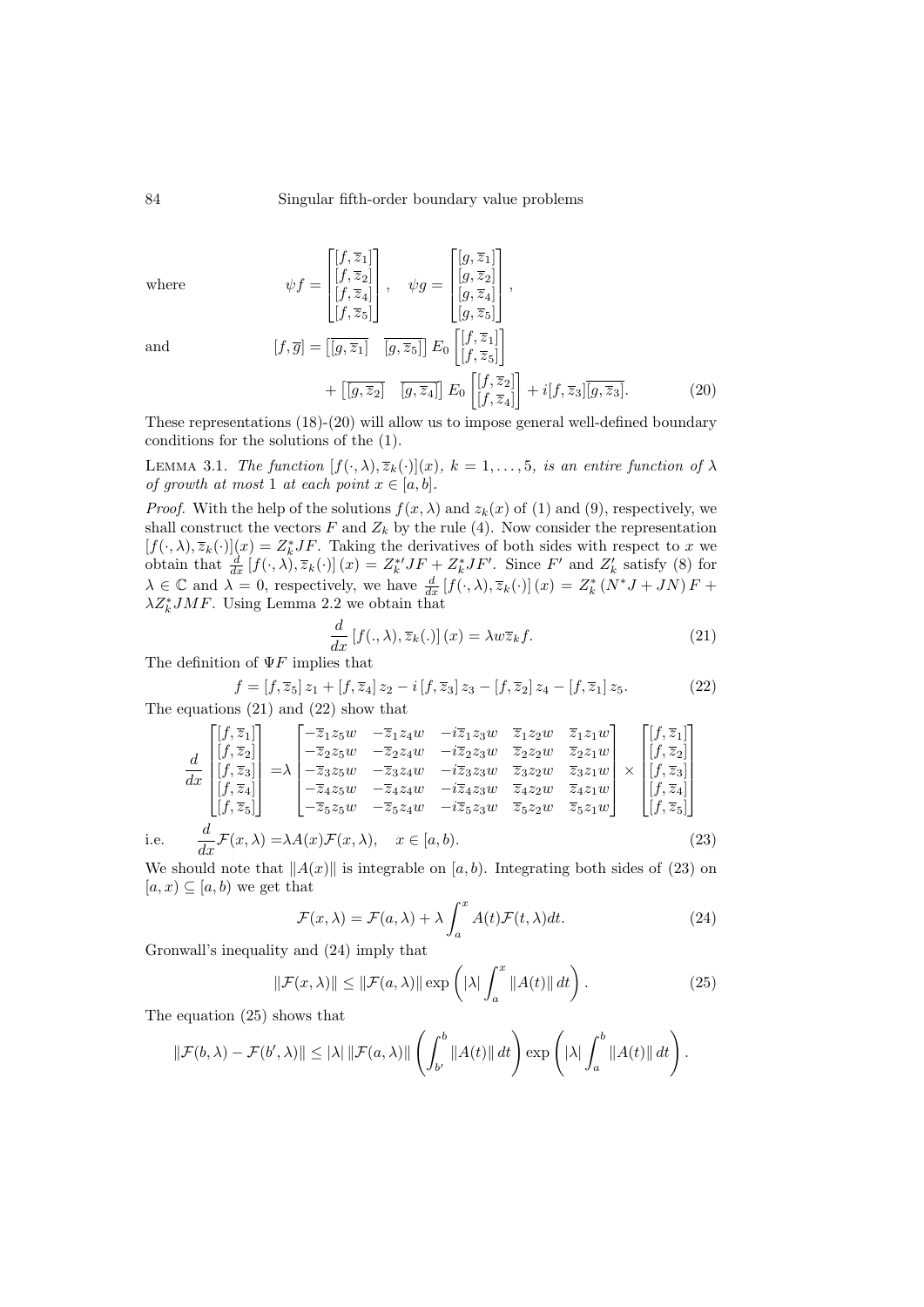<span id="page-6-0"></span>E. U˘gurlu, K. Ta¸s 85

Therefore with the aid of Lemma [2.1](#page-2-4) we get that  $\mathcal{F}(b', \lambda) \to \mathcal{F}(b, \lambda)$  (uniformly) as  $b' \to b$  in any compact subset of the complex plane. This proves that  $[f(\cdot,\lambda),\overline{z}_k(\cdot)](b)$ ,  $k = 1, \ldots, 5$ , is entire in  $\lambda$ .

From [\(25\)](#page-5-5) we have

$$
\|\mathcal{F}(b,\lambda)\| \le \|\mathcal{F}(a,\lambda)\| \exp\left(|\lambda| \int_a^b \|A(t)\| \, dt\right). \tag{26}
$$

On the other side, equation [\(8\)](#page-2-3) implies that  $\mathcal{F}(\xi,\lambda) = O(\exp(const.\vert\lambda\vert))$ , for each  $\xi \in [a, b)$ , which together with [\(26\)](#page-6-0) completes the proof.  $\Box$ 

## 4. Construction of the boundary conditions

In this section we shall share a way to impose separated and coupled boundary conditions for the solutions of [\(1\)](#page-1-0). Firstly we shall consider the following boundary conditions

<span id="page-6-1"></span>
$$
\sin \beta_1 f(a) + \cos \beta_1 f^{[4]}(a) = 0,
$$
  
\n
$$
\sin \beta_2 f^{[1]}(a) + \cos \beta_2 f^{[3]}(a) = 0,
$$
  
\n
$$
(i + \tan \beta_3) f^{[2]}(a) + (1 + i \tan \beta_3) [f, \overline{z}_3](b) = 0,
$$
  
\n
$$
\sin \beta_4 [f, \overline{z}_1](b) + \cos \beta_4 [f, \overline{z}_5](b) = 0,
$$
  
\n
$$
\sin \beta_5 [f, \overline{z}_2](b) + \cos \beta_5 [f, \overline{z}_4](b) = 0,
$$
\n(27)

where  $\beta_k \in \mathbb{R}$ , and  $k = 1, \ldots, 5$ . For the solutions of [\(1\)](#page-1-0), the conditions [\(27\)](#page-6-1) are the separated boundary conditions.

Now we shall consider the following boundary conditions

$$
\begin{bmatrix} [f,\overline{z}_1](b) \\ [f,\overline{z}_5](b) \end{bmatrix} = K_1 \begin{bmatrix} f(a) \\ f^{[4]}(a) \end{bmatrix}, \begin{bmatrix} [f,\overline{z}_2](b) \\ [f,\overline{z}_4](b) \end{bmatrix} = K_2 \begin{bmatrix} f^{[1]}(a) \\ f^{[3]}(a) \end{bmatrix}, [f,\overline{z}_3](b) = \frac{i+s}{1+is} f^{[2]}(a), (28)
$$
  
where  $K_1, K_2$  are 2 × 2 real matrices satisfying

where  $K_1, K_2$  are  $2 \times 2$  real matrices satisfying

$$
K_1^* E_0 K_1 = K_2^* E_0 K_2 = E_0, \quad \det K_1 = \det K_2 = 1
$$
 (29)

and  $s$  is a real number. We can call the boundary conditions  $(29)$  as the real-coupled boundary conditions. However, we can introduce another real-coupled boundary conditions as follows

$$
(\psi f)(b) = K\widehat{F}(a), \quad [f, \overline{z}_3](b) = \frac{i+s}{1+is} f^{[2]}(a). \tag{30}
$$

Here K is a  $4 \times 4$  real matrix satisfying

<span id="page-6-6"></span><span id="page-6-5"></span><span id="page-6-4"></span><span id="page-6-3"></span><span id="page-6-2"></span>
$$
K^*EK = E.\t\t(31)
$$

Other boundary conditions can be introduced as follows

$$
\begin{bmatrix} [f, \overline{z}_1](b) \\ [f, \overline{z}_5](b) \end{bmatrix} = e^{it_1} K_1 \begin{bmatrix} f(a) \\ f^{[4]}(a) \end{bmatrix}, \quad \begin{bmatrix} [f, \overline{z}_2](b) \\ [f, \overline{z}_4](b) \end{bmatrix} = e^{it_2} K_2 \begin{bmatrix} f^{[1]}(a) \\ f^{[3]}(a) \end{bmatrix},
$$

$$
[f, \overline{z}_3](b) = e^{it_3} \frac{i+s}{1+is} f^{[2]}(a).
$$
(32)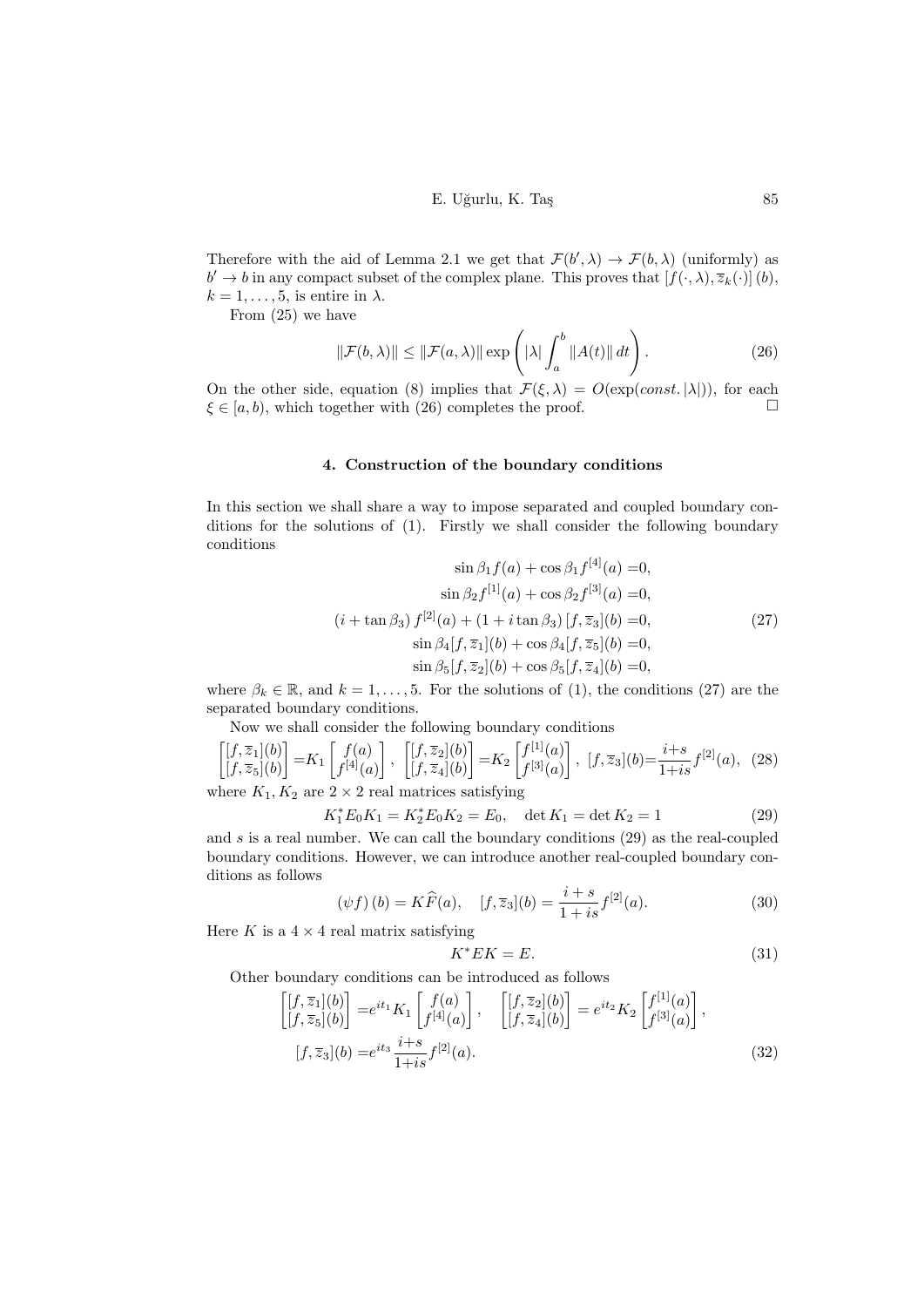Here  $K_1$  and  $K_2$  are the matrices satisfying [\(29\)](#page-6-2) and  $t_1$ ,  $t_2$ ,  $t_3$  are some real numbers. We call the boundary conditions [\(32\)](#page-6-3) as complex-coupled boundary conditions. Moreover we can also introduce the following complex-coupled boundary conditions

$$
(\psi f)(b) = e^{il_1} K \widehat{F}(a), \quad [f, \overline{z}_3](b) = e^{il_2} \frac{i+s}{1+is} f^{[2]}(a). \tag{33}
$$

Here K is the matrix satisfying [\(31\)](#page-6-4) and  $l_1, l_2$  are some real numbers.

We should note that all these boundary conditions  $(27)$ ,  $(28)$ ,  $(30)$ ,  $(32)$ ,  $(33)$  can be embedded into the following abstract boundary conditions:

<span id="page-7-1"></span><span id="page-7-0"></span>
$$
(\Psi F)(b) = A\varsigma, \quad F(a) = B\varsigma. \tag{34}
$$

Here A and B are complex  $5\times 5$  matrices such that the rank of the matrix constructed by A and B is 5 and  $\varsigma$  is a  $5 \times 1$  vector.

THEOREM 4.1. All the eigenvalues of the problems generated by the  $(1)$  and  $(27)$ ,  $(28)$ , [\(30\)](#page-6-6), [\(32\)](#page-6-3), [\(33\)](#page-7-0) are discrete with infinity as a possible accumulation point. Denoting them by  $\mu_0, \mu_1, \mu_2, \ldots$ , we can construct a convergent series as follows  $\sum_{\mu_n\neq 0}|\mu_n|^{-1-\varepsilon}$ , where  $\varepsilon$  is any positive number. Moreover, the order of each eigenvalue is at most 5.

*Proof.* We will prove the first assertion using a  $5 \times 5$  matrix solution  $\Omega(x, \lambda)$  of [\(8\)](#page-2-3) that satisfies the initial condition  $\Omega(a, \lambda) = I$ , where I is the 5 × 5 identity matrix. Now we can introduce the following equation on [a, b) for an arbitrary solution  $F(x, \lambda)$ of [\(8\)](#page-2-3)  $F(x, \lambda) = \Omega(x, \lambda) F(a, \lambda)$ . Using the conditions [\(34\)](#page-7-1) we obtain the following equation

<span id="page-7-4"></span><span id="page-7-3"></span><span id="page-7-2"></span>
$$
[A - (\Psi \Omega)(b, \lambda)B] \zeta = 0 \tag{35}
$$

$$
v(\lambda) := \det [A - (\Psi \Omega) (b, \lambda) B] = 0.
$$
 (36)

From [\(36\)](#page-7-2) we can infer that the eigenvalues of each boundary value problem generated by [\(1\)](#page-1-0) and [\(27\)](#page-6-1), [\(28\)](#page-6-5), [\(30\)](#page-6-6), [\(32\)](#page-6-3), [\(33\)](#page-7-0) coincide with the eigenvalues of  $v(\lambda)$ . Using Lemma [2.1](#page-2-4) and Lemma [3.1](#page-5-6) we obtain that all eigenvalues are discrete with the possible point of accumulation at infinity.

From Lemma [3.1](#page-5-6) we can infer that the order of [\(36\)](#page-7-2) is at most 1 and hence the series is convergent for each  $\varepsilon > 0$ .

Finally the order of each eigenvalue is at most 5 because the number of linearly independent solutions  $\varsigma$  of [\(35\)](#page-7-3) is at most 5. This completes the proof.

THEOREM 4.2. The problems generated by the  $(1)$  and  $(27)$ ,  $(28)$ ,  $(30)$ ,  $(32)$ ,  $(33)$ have all real eigenvalues.

Proof. To prove this fact we will use the following equation

$$
[f; g] = [f, \overline{z}_1](b)[g, \overline{z}_5](b) - [f, \overline{z}_5](b)[g, \overline{z}_1](b) + [f, \overline{z}_2](b)[g, \overline{z}_4](b) - [f, \overline{z}_4](b)[g, \overline{z}_2](b) + i[f, \overline{z}_3](b)[\overline{g, \overline{z}_3}](b) - \left(f(a)\overline{g^{[4]}}(a) - f^{[4]}(a)\overline{g}(a)f^{[1]}(a)\overline{g^{[3]}}(a) - f^{[3]}(a)\overline{g^{[1]}}(a) + if^{[2]}(a)\overline{g^{[2]}}(a)\right).
$$
 (37)

If  $f, q$  satisfy the conditions  $(27)$  we get that

 $[f; g] = -\cot \beta_4[f; \overline{z}_5](b) \overline{[g; \overline{z}_5]}(b) + \cot \beta_4[f; \overline{z}_5](b) \overline{[g; \overline{z}_5]}(b) - \tan \beta_5[f; \overline{z}_4](b) \overline{[g; \overline{z}_4]}(b)$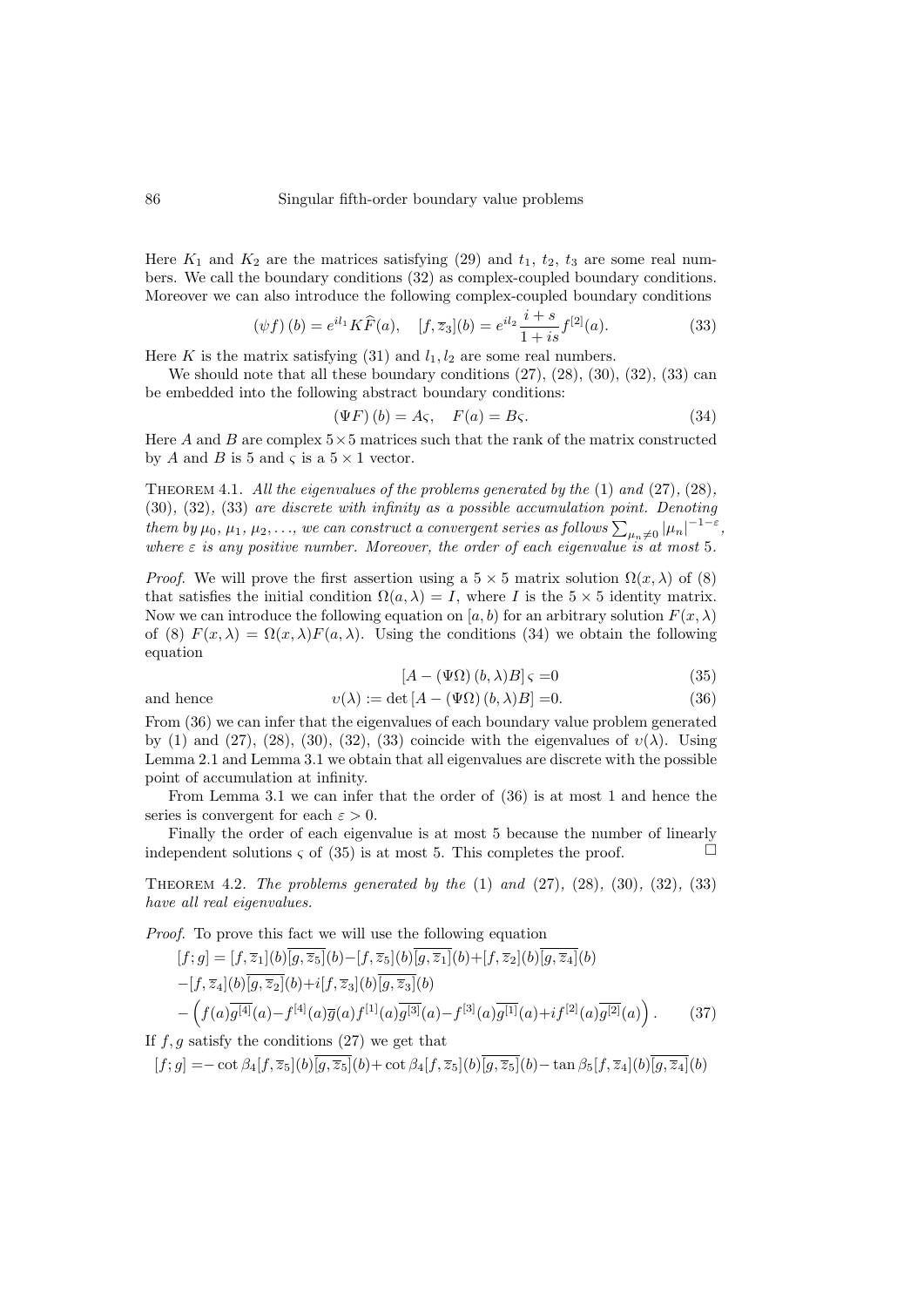<span id="page-8-0"></span>E. Uğurlu, K. Taş 87

$$
+\tan\beta_5[f,\overline{z}_4](b)[\overline{g},\overline{z}_4](b)+i\left(\frac{i+\tan\beta_3}{1+i\tan\beta_3}\frac{-i+\tan\beta_3}{1-i\tan\beta_3}\right)f^{[2]}(a)\overline{g^{[2]}}(a) -\left(-\cot\beta_1f^{[4]}(a)\overline{g^{[4]}}(a)+\cot\beta_1f^{[4]}(a)\overline{g^{[4]}}(a)\right) -\cot\beta_2f^{[3]}(a)\overline{g^{[3]}}(a)+\cot\beta_2f^{[3]}(a)\overline{g^{[3]}}(a)+if^{[2]}(a)\overline{g^{[2]}}(a)\right)=0.
$$
 (38)

From [\(38\)](#page-8-0) we obtain that  $(\tau(f), g) = (f, \tau(g))$  and this shows that the eigenvalues of [\(1\)](#page-1-0), [\(27\)](#page-6-1) are all real. If  $f, g$  satisfy the conditions [\(28\)](#page-6-5) we obtain from [\(37\)](#page-7-4) that

$$
[f; g] = \left[\overline{[g, \overline{z}_1]}(b) - \overline{[g, \overline{z}_5]}(b)\right] E_0 \left[\overline{[f, \overline{z}_1]}(b)\right]
$$
  
+ 
$$
\left[\overline{[g, \overline{z}_2]}(b) - \overline{[g, \overline{z}_4]}(b)\right] E_0 \left[\overline{[f, \overline{z}_2]}(b)\right] + i[f, \overline{z}_3](b) \overline{[g, \overline{z}_3]}(b)
$$
  
- 
$$
\left(\left[\overline{g}(a) - \overline{g^{[4]}}(a)\right] E_0 \left[\overline{f^{[4]}}(a)\right] + \left[\overline{g^{[1]}}(a) - \overline{g^{[3]}}(a)\right] E_0 \left[\overline{f^{[1]}}(a)\right] + i f^{[2]}(a) \overline{g^{[2]}}(a)\right)
$$
  
= 
$$
\left[\overline{g}(a) - \overline{g^{[4]}}(a)\right] K_1^* E_0 K_1 \left[\overline{f^{[4]}}(a)\right] \left[\overline{g^{[1]}}(a) - \overline{g^{[3]}}(a)\right] K_2^* E_0 K_2 \left[\overline{f^{[1]}}(a)\right]
$$
  
+ 
$$
i \left(\frac{i+s}{1+is} \frac{-i+s}{1-is}\right) f^{[2]}(a) \overline{g^{[2]}}(a)
$$
  
- 
$$
\left(\left[\overline{g}(a) - \overline{g^{[4]}}(a)\right] E_0 \left[\overline{f^{[4]}}(a)\right] + \left[\overline{g^{[1]}}(a) - \overline{g^{[3]}}(a)\right] E_0 \left[\overline{f^{[1]}}(a)\right] + i f^{[2]}(a) \overline{g^{[2]}}(a)\right) = 0.
$$
  
Therefore, 
$$
f(f, g) = \left(f(g, g) - \left(\overline{f}(g, g) - \overline{f(g, g)}\right) + i \overline{g(g, g)} \left[\overline{f(g, g)}\right] + i f^{[2]}(a) \overline{g^{[2]}}(a)\right) = 0.
$$

Therefore,  $(\tau(f), g) = (f, \tau(g))$  and hence all eigenvalues of [\(1\)](#page-1-0), [\(28\)](#page-6-5) are real.

If  $f, g$  satisfy the conditions [\(29\)](#page-6-2) we obtain from [\(37\)](#page-7-4) that  $\lambda$ 

$$
[f;g] = (\psi g)^*(b)E(\psi f)(b) + i[f, \overline{z}_3](b)\overline{[g, \overline{z}_3]}(b) - (\widehat{G}^*(a)E\widehat{F}(a) + if^{[2]}(a)\overline{g^{[2]}}(a))
$$
  
= $\widehat{G}^*(a)K^*EK\widehat{F}(a)i\left(\frac{i+s}{1+is}\frac{-i+s}{1-is}\right)f^{[2]}(a)\overline{g^{[2]}}(a) - (\widehat{G}^*(a)E\widehat{F}(a) + if^{[2]}(a)\overline{g^{[2]}}(a)) = 0.$ 

Therefore, we have  $(\tau(f), g) = (f, \tau(g))$  and hence all eigenvalues of  $(1), (29)$  $(1), (29)$  $(1), (29)$  are real.

The other assertions can be proved in a similar way. Therefore the proof is completed.  $\Box$ 

## 5. Conclusion and remarks

In this paper we have considered a singular fifth-order differential equation in lim-5 case at the singular point together with some suitable well-defined boundary conditions. Then we have investigated some properties of the solutions and eigenvalues of the corresponding problems. This paper can be regarded as the generalization of the results of [\[6\]](#page-9-2) to the fifth-order case. However, this generalization, as can be seen, is not a straightforward generalization. For instance, the representations of the bilinear concomitant have different and complicated forms that give rise to different boundary conditions. Now the future step is to generalize the obtained results to arbitrary